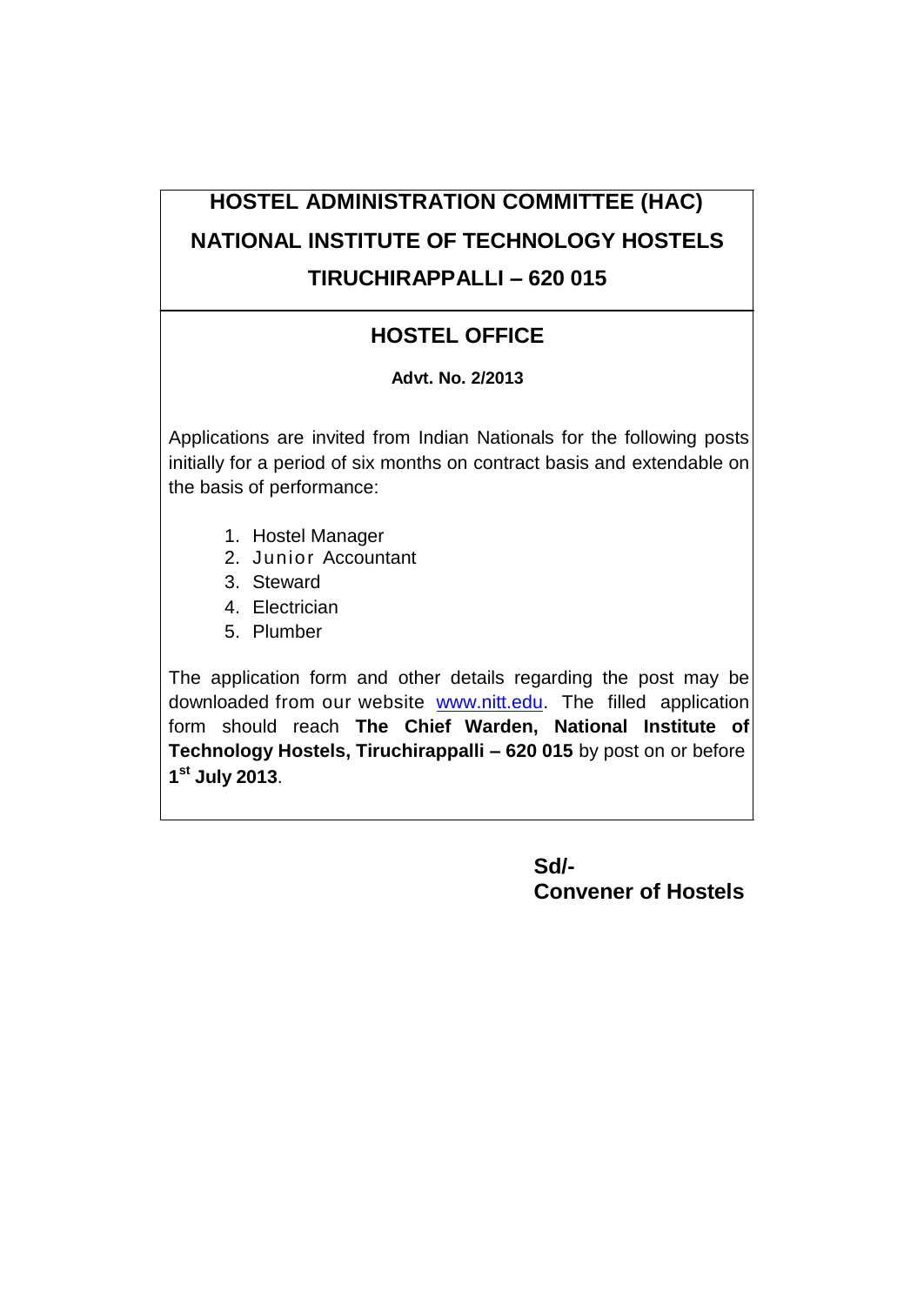## **HOSTEL OFFICE**

#### **QUALIFICATIONS FOR THE POST OF HOSTEL MANAGER (TEMPORARY)**

The National Institute of Technology Hostels, Tiruchirappalli invites application from Indian Nationals for the post of **Hostel Manager cum Accountant**.

|    | Post                            | ÷  | <b>Hostel Manager (Temporary)</b>                                                                                                                                                                                                                                                                                                                                                                                                                                                                                                                                                                                                                           |
|----|---------------------------------|----|-------------------------------------------------------------------------------------------------------------------------------------------------------------------------------------------------------------------------------------------------------------------------------------------------------------------------------------------------------------------------------------------------------------------------------------------------------------------------------------------------------------------------------------------------------------------------------------------------------------------------------------------------------------|
| 2. | No. of post                     | t  | One                                                                                                                                                                                                                                                                                                                                                                                                                                                                                                                                                                                                                                                         |
| 3. | Salary                          | ÷  | Rs. 20,000/- per month consolidated pay                                                                                                                                                                                                                                                                                                                                                                                                                                                                                                                                                                                                                     |
| 4. | Qualification and<br>Experience | ÷  | <b>Essential Qualification:</b><br>Education:<br>1) Any Graduate degree with First class<br>2) Must possess Tally Certificate from recognized<br>Institution<br>3) Office automation (MS word, Excel etc.)<br>Experience:<br>Working experience in any Educational Institution<br>as Hostel Manager or Similar Cadre.<br><b>Desirable:</b> Experience in Govt. Institution/ Organization<br>The candidate should have strong leadership skills,<br>courteous, good problem solver and must have excellent<br>verbal and non-verbal communication skills.<br>Must be able to read, write and speak in English and Tamil.<br>Knowledge of Hindi is desirable. |
| 6. | Age                             | ÷, | 50-60 years, which is relaxable at the discretion of the<br>Hostel Administration in deserving cases.                                                                                                                                                                                                                                                                                                                                                                                                                                                                                                                                                       |
| 7. | Job Description                 | ř, | The candidate should oversee all hostel activities, catering<br>and accommodation facilities, budget control, purchases,<br>supplies, health and safety regulations, planning menus,<br>administration, general management and paybills etc.                                                                                                                                                                                                                                                                                                                                                                                                                |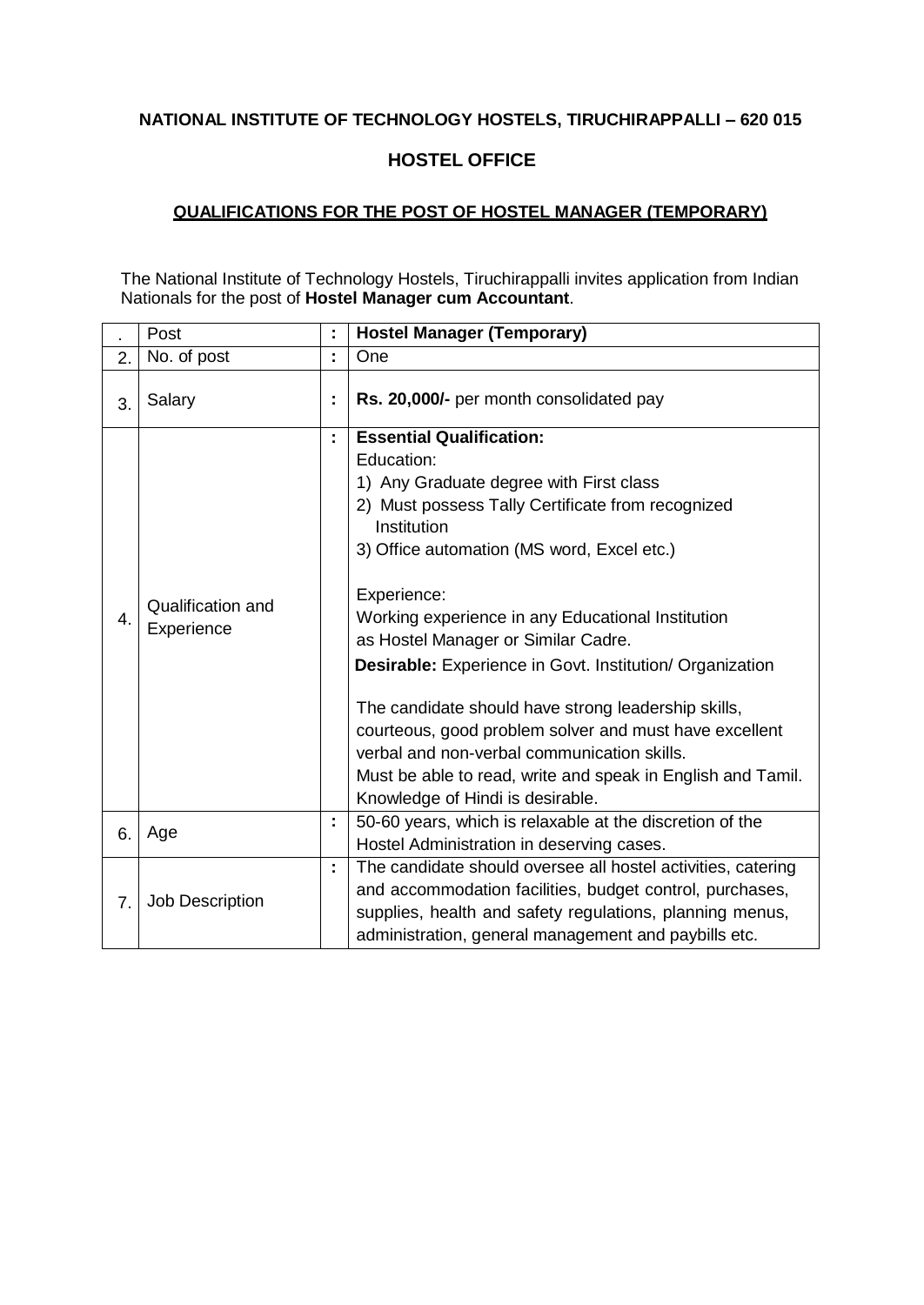#### **HOSTEL OFFICE**

## **QUALIFICATIONS FOR THE POST OF ACCOUNTANT (TEMPORARY)**

The National Institute of Technology Hostels, Tiruchirappalli invites application from Indian Nationals for the post of **Temporary Accountant**.

| 1. | Post                            | t. | <b>Accountant(Temporary)</b>                                                                                                                                                                                                                                                                                                                                      |
|----|---------------------------------|----|-------------------------------------------------------------------------------------------------------------------------------------------------------------------------------------------------------------------------------------------------------------------------------------------------------------------------------------------------------------------|
| 2. | Max. No. of posts               | ÷  | Two                                                                                                                                                                                                                                                                                                                                                               |
| 3. | Salary                          | ÷  | Rs. 10,000/- per month consolidated pay                                                                                                                                                                                                                                                                                                                           |
| 4. | Qualification and<br>Experience | ÷  | <b>Essential Qualification:</b><br>Education:<br>1) B. Com<br>2) Must possess Tally Certificate from recognized<br>Institution<br>3) Office automation (MS word, Excel etc.)<br>Experience: 3 years working experience in educational or<br>similar institutes<br>Must be able to read, write and speak in English and Tamil.<br>Knowledge of Hindi is desirable. |
| 5. | Desirable                       | ÷  | M.Com/ MBA/ MBM or equivalent                                                                                                                                                                                                                                                                                                                                     |
| 6. | Age                             | ÷  | 25 - 35 years.                                                                                                                                                                                                                                                                                                                                                    |
| 7. | <b>Job Description</b>          | ÷  | The candidate is responsible for maintaining accounts<br>relating to Hostel Administration.                                                                                                                                                                                                                                                                       |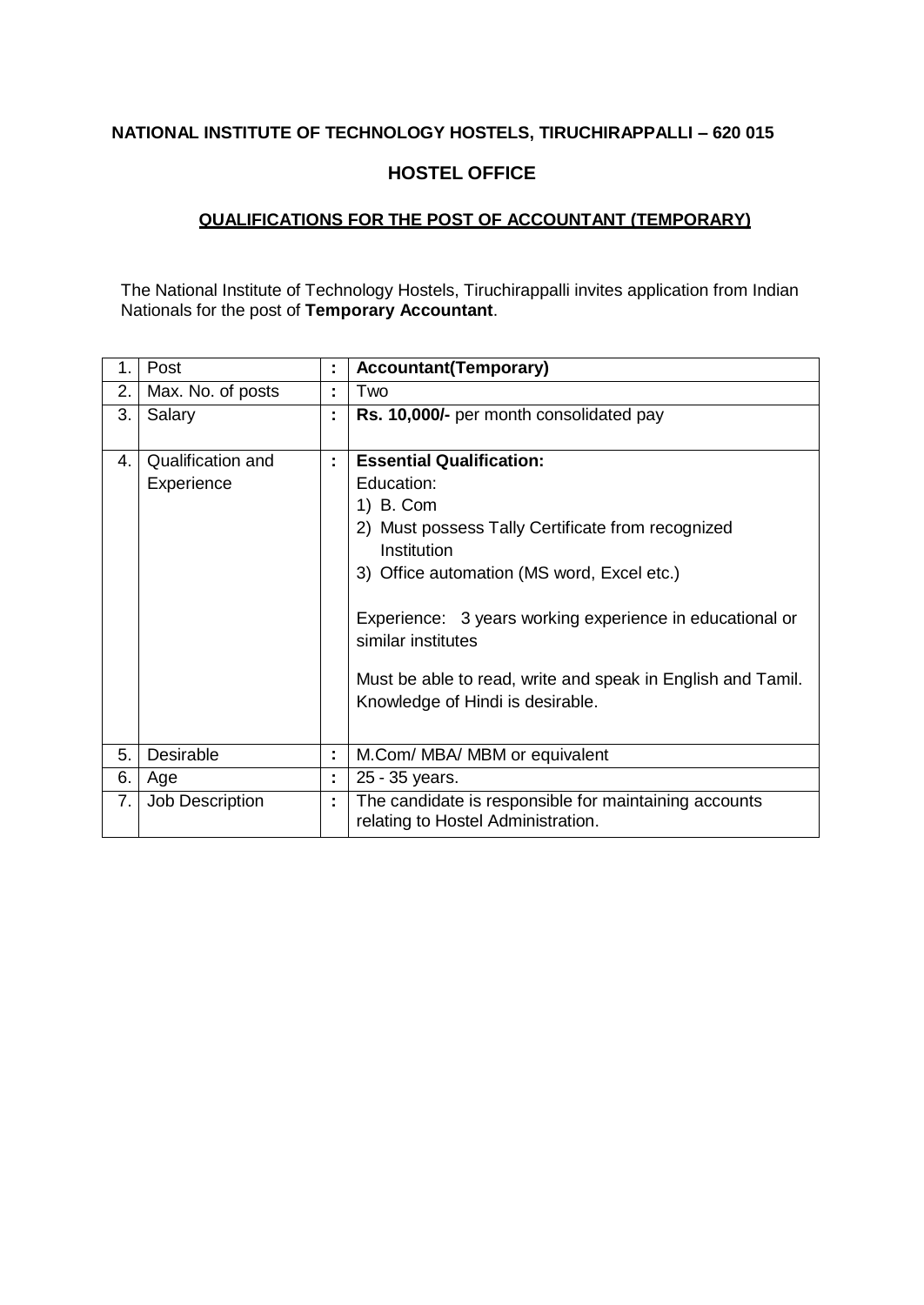#### **HOSTEL OFFICE**

## **QUALIFICATIONS FOR THE POST OF STEWARD (TEMPORARY)**

The National Institute of Technology Hostels, Tiruchirappalli invites application from Indian Nationals for the post of **Temporary Steward**.

|    | Post              | ÷ | <b>Steward (Temporary)</b>                                 |
|----|-------------------|---|------------------------------------------------------------|
| 2. | No. of posts      | t | 10-12 (Both Male and Female)                               |
| 3. | Salary            | ÷ | Rs. 7,500/- per month consolidated pay                     |
|    |                   |   | + Free accommodation and food.                             |
| 4. | Qualification and | ÷ | <b>Essential Qualification:</b>                            |
|    | Experience        |   | <b>Education: Any Graduate Degree</b>                      |
|    |                   |   | Experience: 3 years working experience in Hostels/         |
|    |                   |   | Educational or similar institutes                          |
| 5. | Desirable         | ÷ | Any post graduate degree/Computer skills/Accounting skills |
| 6. | Age               | ÷ | Maximum of 55 years.                                       |
| 7. | Job Description   | ÷ | Should help Hostel Administration in maintaining           |
|    |                   |   | hostels and messes in all day to day activities            |
|    |                   |   | and report to Hostel Administration day to day             |
|    |                   |   | basis. Should be stay in the hostel.                       |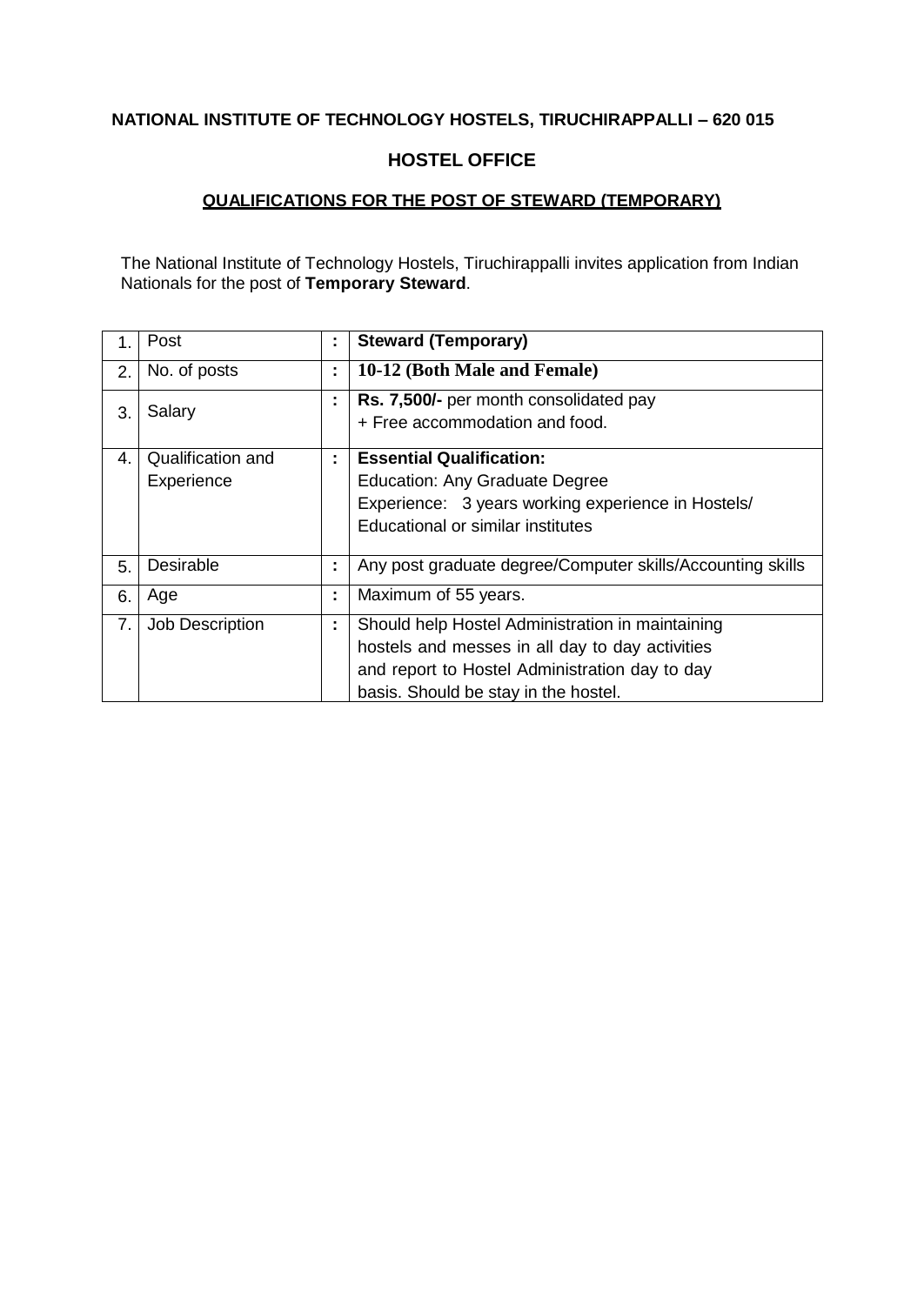## **HOSTEL OFFICE**

#### **QUALIFICATIONS FOR THE POST OF ELECTRICIAN/PLUMBER(TEMPORARY)**

The National Institute of Technology Hostels, Tiruchirappalli invites application from Indian Nationals for the post of **Temporary Electrician/Plumber**.

|    | Post                     | ÷                   | Electrician/Plumber(Temporary)                           |
|----|--------------------------|---------------------|----------------------------------------------------------|
| 2. | No. of posts             | ٠<br>$\blacksquare$ | Electrician (4 Nos.) and Plumber (3 Nos.)                |
| 3. | Salary                   | ٠<br>$\blacksquare$ | Rs. 7,500/- per month consolidated pay                   |
| 4. | <b>Qualification and</b> | ÷                   | <b>Essential Qualification:</b>                          |
|    | Experience               |                     | Education: ITI or 10 years working experience as         |
|    |                          |                     | electrician/plumber                                      |
| 5. | Desirable                | ÷                   | Experience in Academic and similar institutes.           |
| 6. | Age                      | ٠<br>٠              | Maximum of 50 years.                                     |
| 7. | Job Description          | ٠<br>$\blacksquare$ | Attend electrical and plumbing complaints in hostels and |
|    |                          |                     | messes.                                                  |

#### **IMPORTANT NOTE:**

The post will be filled up by selection on **contract** basis for six months and further extendable on the basis of performance. The completed application (see annexure) along with attested copies of all originals including caste certificate should be sent to **The Chief Warden, National Institute of Technology Hostels, Tiruchirappalli – 620 015** on or before **01-06-2013.**

The originals have to be produced at the time of interview only. The HAC reserves the right to shortlist the candidates to be called for interview.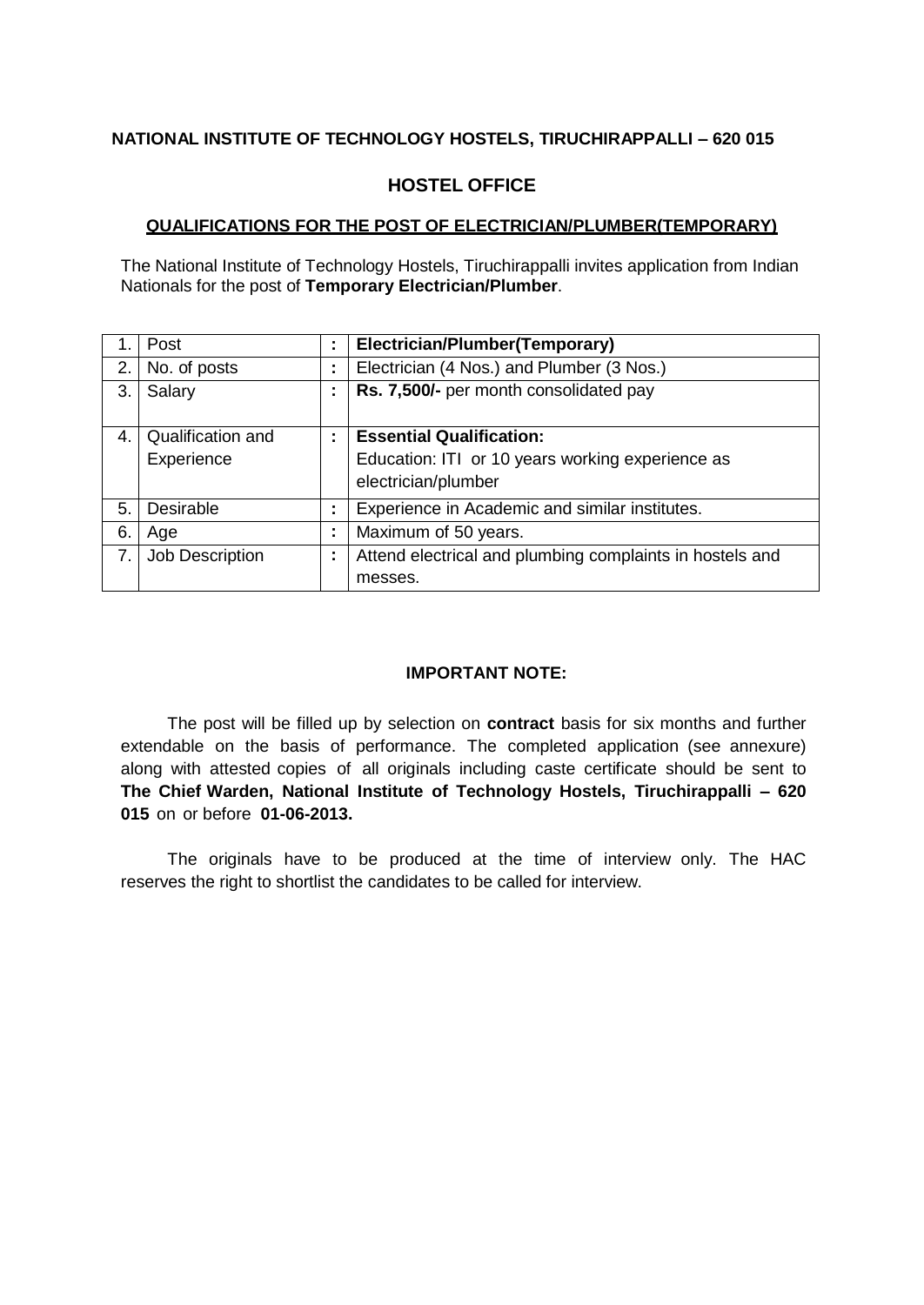## **NATIONAL INSTITUTE OF TECHNOLOGY, HOSTELS**

## **TIRUCHIRAPPALLI – 620 015 TAMIL NADU**

Self Attested Recent Passport size photograph to be affixed.

## APPLICATION FOR THE POST OF **……………………………..**

| 1. | Name in Full (Capital Letters)<br>(as in SSLC Certificate) |                                                                                                             |            |                                               |                                      |                              |  |                            |  |
|----|------------------------------------------------------------|-------------------------------------------------------------------------------------------------------------|------------|-----------------------------------------------|--------------------------------------|------------------------------|--|----------------------------|--|
| 2. |                                                            | Date of Birth<br>(enclose copy of SSLC Certificate)                                                         | <b>Day</b> | <b>Month</b>                                  |                                      | Year                         |  |                            |  |
| 3. |                                                            | <b>Citizenship Status</b><br>(tick the appropriate box)                                                     | by Birth   | <b>Citizen of India</b><br>by Domicile        |                                      |                              |  |                            |  |
| 4. |                                                            | <b>Marital Status</b>                                                                                       |            | <b>Married</b><br><b>Single</b>               |                                      |                              |  |                            |  |
| 5. |                                                            | Address to which communications<br>should be sent<br>(Also furnish email, fax, telephone<br>number, if any) |            |                                               |                                      |                              |  |                            |  |
| 6. |                                                            | <b>Permanent Residential Address</b>                                                                        |            |                                               |                                      |                              |  |                            |  |
| 7. | <b>Academic Qualifications:</b>                            |                                                                                                             |            |                                               |                                      |                              |  |                            |  |
|    | SI.<br>No.                                                 | <b>Examination</b>                                                                                          |            | <b>Board, Branch and</b><br><b>University</b> | Month &<br>Year of<br><b>Passing</b> | <b>Overall</b><br>Percentage |  | Class /<br><b>Division</b> |  |
|    | a)                                                         | S.S.L.C                                                                                                     |            |                                               |                                      |                              |  |                            |  |
|    | b)                                                         | H.S.C.                                                                                                      |            |                                               |                                      |                              |  |                            |  |
|    | $\mathbf{c}$                                               | Degree                                                                                                      |            |                                               |                                      |                              |  |                            |  |
|    | d)                                                         | Master Degree                                                                                               |            |                                               |                                      |                              |  |                            |  |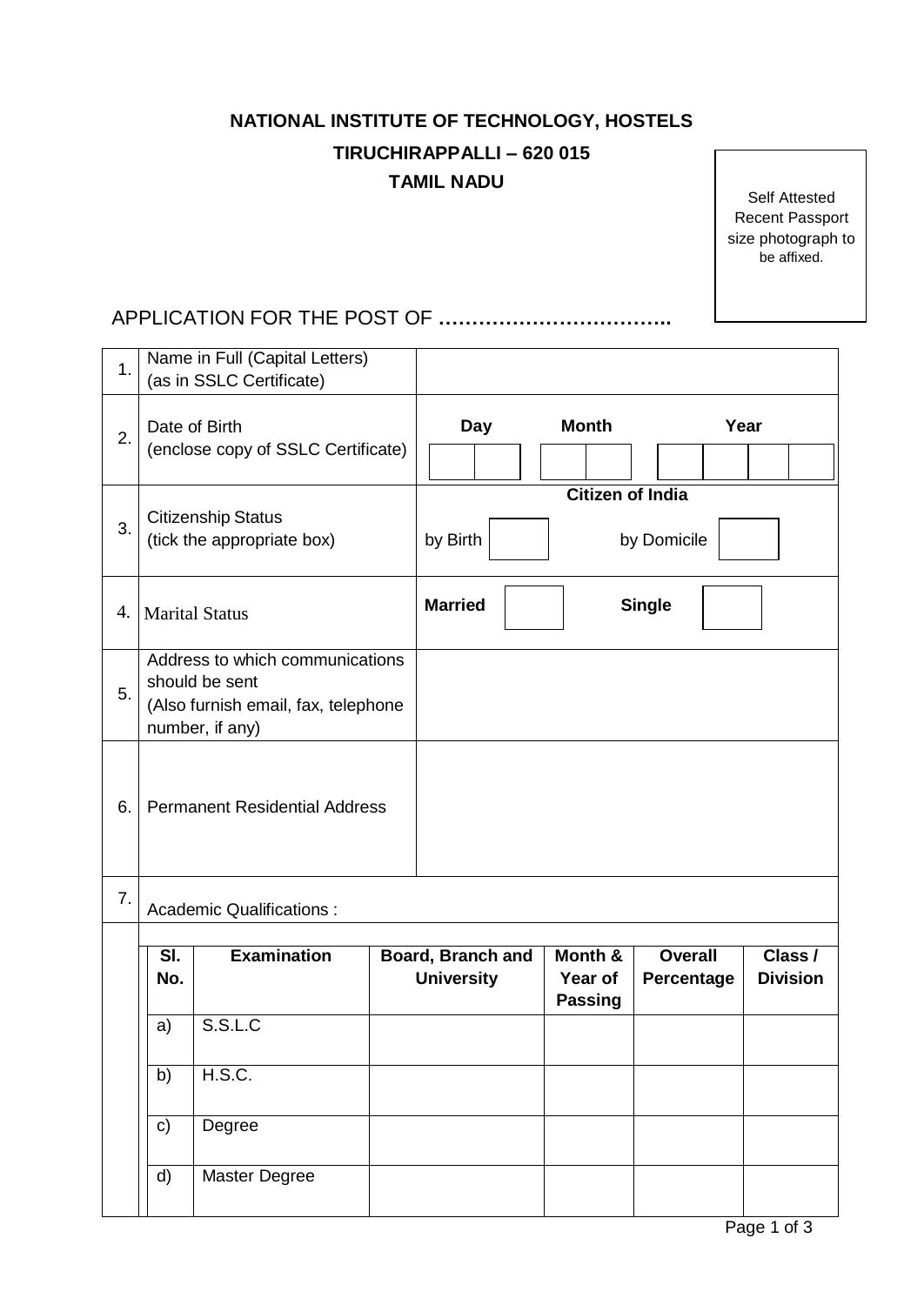| 8. | Technical Qualifications: (Enclose proof for the same) |                                   |                                                                |  |                            |  |                               |                              |                            |
|----|--------------------------------------------------------|-----------------------------------|----------------------------------------------------------------|--|----------------------------|--|-------------------------------|------------------------------|----------------------------|
|    |                                                        | $\overline{\mathsf{SI}}$ .<br>No. | <b>Examination</b>                                             |  | <b>Board / Institution</b> |  | Month &<br>Year of<br>Passing | <b>Overall</b><br>Percentage | Class /<br><b>Division</b> |
|    | a)                                                     |                                   |                                                                |  |                            |  |                               |                              |                            |
|    | b)                                                     |                                   |                                                                |  |                            |  |                               |                              |                            |
|    | $\mathbf{c})$                                          |                                   |                                                                |  |                            |  |                               |                              |                            |
| 9. |                                                        |                                   | Experience, if any : (Enclose proof for the same)              |  |                            |  |                               |                              |                            |
|    |                                                        | $\overline{\mathsf{SI}}$          | Name and address of                                            |  | <b>Designation</b>         |  | <b>From</b>                   | To                           | <b>Salary</b>              |
|    |                                                        | No.                               | the Employer                                                   |  |                            |  |                               |                              |                            |
|    | a)                                                     |                                   |                                                                |  |                            |  |                               |                              |                            |
|    | b)                                                     |                                   |                                                                |  |                            |  |                               |                              |                            |
|    | $\mathsf{c}$                                           |                                   |                                                                |  |                            |  |                               |                              |                            |
|    | $\overline{d}$                                         |                                   |                                                                |  |                            |  |                               |                              |                            |
| 10 |                                                        |                                   | Names of Referees (Preferably of your Professional background) |  |                            |  |                               |                              |                            |
|    |                                                        |                                   |                                                                |  |                            |  |                               |                              |                            |
|    |                                                        | $\overline{\mathsf{SI}}$ .<br>No. | Name and Designation                                           |  |                            |  |                               | <b>Current Address</b>       |                            |
|    | a)                                                     |                                   |                                                                |  |                            |  |                               |                              |                            |
|    | b)                                                     |                                   |                                                                |  |                            |  |                               |                              |                            |
|    | c)                                                     |                                   |                                                                |  |                            |  |                               |                              |                            |

## **DECLARATION**

I hereby declare that the particulars given in this form are true and correct. At any stage if any of the information furnished by me is found to be false or incorrect, suitable action may be taken against me. If selected for the temporary post, I promise to abide by the rules and regulations of the Hostel Administration. Place:

Date: **Date:** Signature of the Applicant

**Note:** Enclose copies or Educational (SSLC onwards) / Mark Statements, Technical Qualifications and Experience.

Applications without copies of Certificates will be summarily rejected.